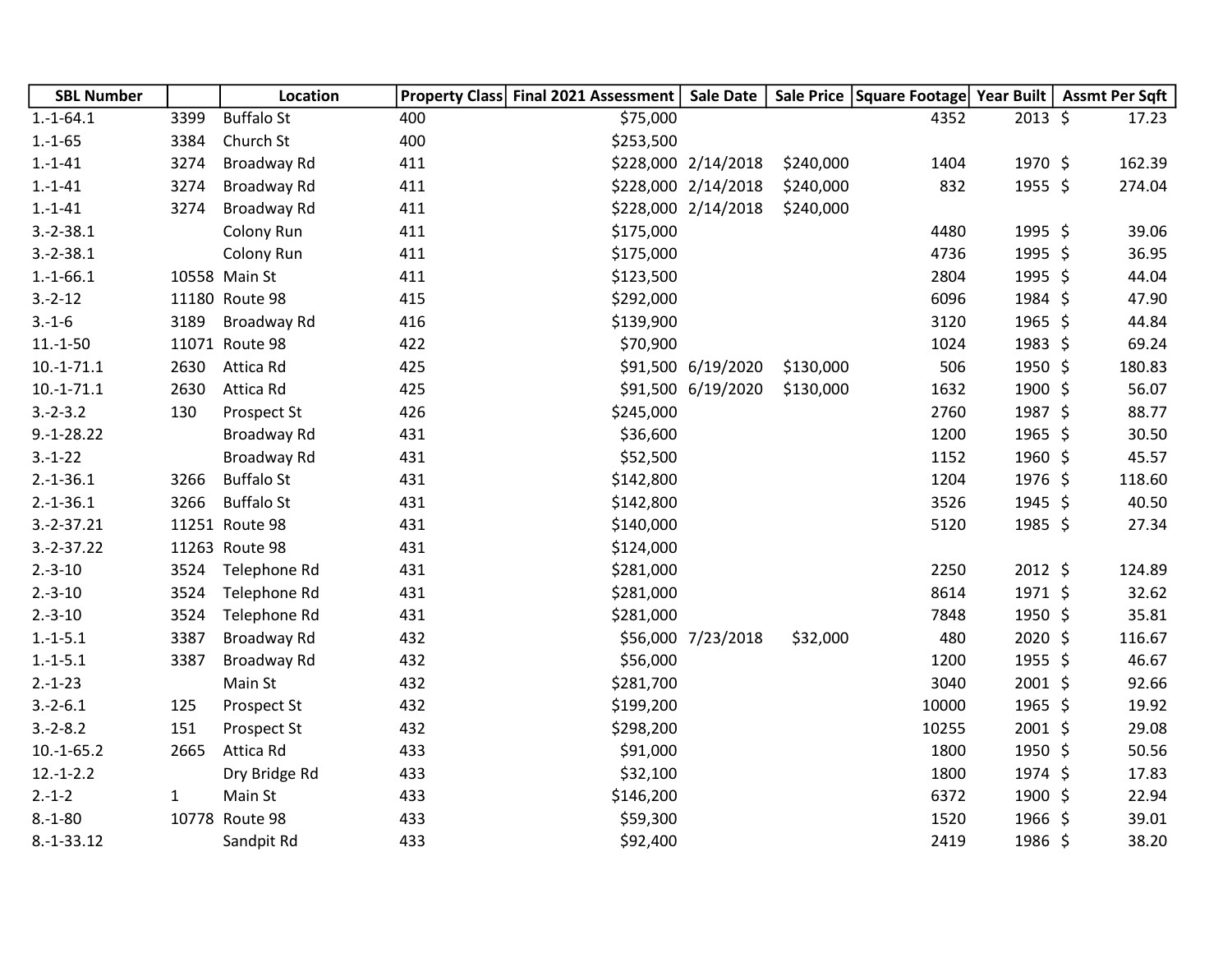| $1.-1-64.1$  | 3399 | <b>Buffalo St</b> | 400 | \$75,000  |                     |           | 4352  | 2013 \$ | 17.23    |
|--------------|------|-------------------|-----|-----------|---------------------|-----------|-------|---------|----------|
| 15.-1-12.12  | 9481 | Route 98          | 442 | \$233,000 |                     |           | 2250  | 2010 \$ | 103.56   |
| $4.-1-14$    | 9920 | Hickox Rd         | 443 | \$105,500 |                     |           | 1600  | 1977 \$ | 65.94    |
| $4 - 1 - 14$ | 9920 | Hickox Rd         | 443 | \$105,500 |                     |           | 2352  | 1900 \$ | 44.86    |
| $4 - 1 - 14$ | 9920 | Hickox Rd         | 443 | \$105,500 |                     |           | 1260  | 1900 \$ | 83.73    |
| $4 - 1 - 14$ | 9920 | Hickox Rd         | 443 | \$105,500 |                     |           | 5050  | 1877 \$ | 20.89    |
| $2.-3-16$    | 3540 | Telephone Rd      | 443 |           | \$296,000 2/25/2018 | \$314,750 | 800   | 1973 \$ | 370.00   |
| $2.-3-16$    | 3540 | Telephone Rd      | 443 |           | \$296,000 2/25/2018 | \$314,750 | 2400  | 1973 \$ | 123.33   |
| $2.-3-16$    | 3540 | Telephone Rd      | 443 |           | \$296,000 2/25/2018 | \$314,750 | 14700 | 1973 \$ | 20.14    |
| $2.-3-16$    | 3540 | Telephone Rd      | 443 |           | \$296,000 2/25/2018 | \$314,750 | 3700  | 1973 \$ | 80.00    |
| $2.-3-16$    | 3540 | Telephone Rd      | 443 |           | \$296,000 2/25/2018 | \$314,750 | 120   | 1973 \$ | 2,466.67 |
| $2.-3-16$    | 3540 | Telephone Rd      | 443 |           | \$296,000 2/25/2018 | \$314,750 | 128   | 1973 \$ | 2,312.50 |
| $2.-3-16$    | 3540 | Telephone Rd      | 443 |           | \$296,000 2/25/2018 | \$314,750 | 16800 | 1973 \$ | 17.62    |
| $2.-3-16$    | 3540 | Telephone Rd      | 443 |           | \$296,000 2/25/2018 | \$314,750 | 1720  | 1973 \$ | 172.09   |
| $2.-3-16$    | 3540 | Telephone Rd      | 443 |           | \$296,000 2/25/2018 | \$314,750 | 6345  | 1973 \$ | 46.65    |
| $2.-3-16$    | 3540 | Telephone Rd      | 443 |           | \$296,000 2/25/2018 | \$314,750 | 1000  | 1973 \$ | 296.00   |
| $2.-3-16$    | 3540 | Telephone Rd      | 443 |           | \$296,000 2/25/2018 | \$314,750 | 1520  | 1973 \$ | 194.74   |
| $15.-1-4.2$  | 3784 | Dodgeson Rd       | 449 |           | \$123,400 7/19/2019 | \$135,000 | 5000  | 1978 \$ | 24.68    |
| $13.-1-62.2$ | 2754 | Pike Rd           | 449 | \$129,100 |                     |           | 120   | 1984 \$ | 1,075.83 |
| $13.-1-62.2$ | 2754 | Pike Rd           | 449 | \$129,100 |                     |           | 4000  | 1979 \$ | 32.28    |
| $3.-2-1.2$   |      | Prospect St       | 449 | \$265,800 |                     |           | 3900  | 2003 \$ | 68.15    |
| $3.-2-1.2$   |      | Prospect St       | 449 | \$265,800 |                     |           | 3200  | 1995 \$ | 83.06    |
| $3.-2-1.2$   |      | Prospect St       | 449 | \$265,800 |                     |           | 4000  | 1994 \$ | 66.45    |
| 15.-1-13.21  | 9489 | Route 98          | 449 | \$206,100 |                     |           | 1600  | 1975 \$ | 128.81   |
| 15.-1-13.21  | 9489 | Route 98          | 449 | \$206,100 |                     |           | 3000  | 1975 \$ | 68.70    |
| 15.-1-13.21  | 9489 | Route 98          | 449 | \$206,100 |                     |           | 3000  | 1975 \$ | 68.70    |
| 15.-1-13.22  | 9507 | Route 98          | 449 | \$243,400 |                     |           | 19936 | 1979 \$ | 12.21    |
| $2.-3-12$    | 3444 | Telephone Rd      | 449 | \$31,000  |                     |           | 4864  | 1900 \$ | 6.37     |
| $3.-2-3.1$   | 152  | Prospect St       | 452 | \$282,700 |                     |           | 6120  | 1984 \$ | 46.19    |
| $3.-2-3.1$   | 152  | Prospect St       | 452 | \$282,700 |                     |           | 3104  | 1965 \$ | 91.08    |
| $3.-2-3.1$   | 152  | Prospect St       | 452 | \$282,700 |                     |           | 31048 | 1965 \$ | 9.11     |
| $3.-2-.7.2$  | 107  | Prospect St       | 464 | \$141,000 |                     |           | 1200  | 1995 \$ | 117.50   |
| 11.-2-44.211 |      | 11198 Route 98    | 464 | \$14,200  |                     |           | 5190  | 2020 \$ | 2.74     |
| $3.-2-5.2$   | 120  | Prospect St       | 472 | \$160,400 |                     |           | 1556  | 1960 \$ | 103.08   |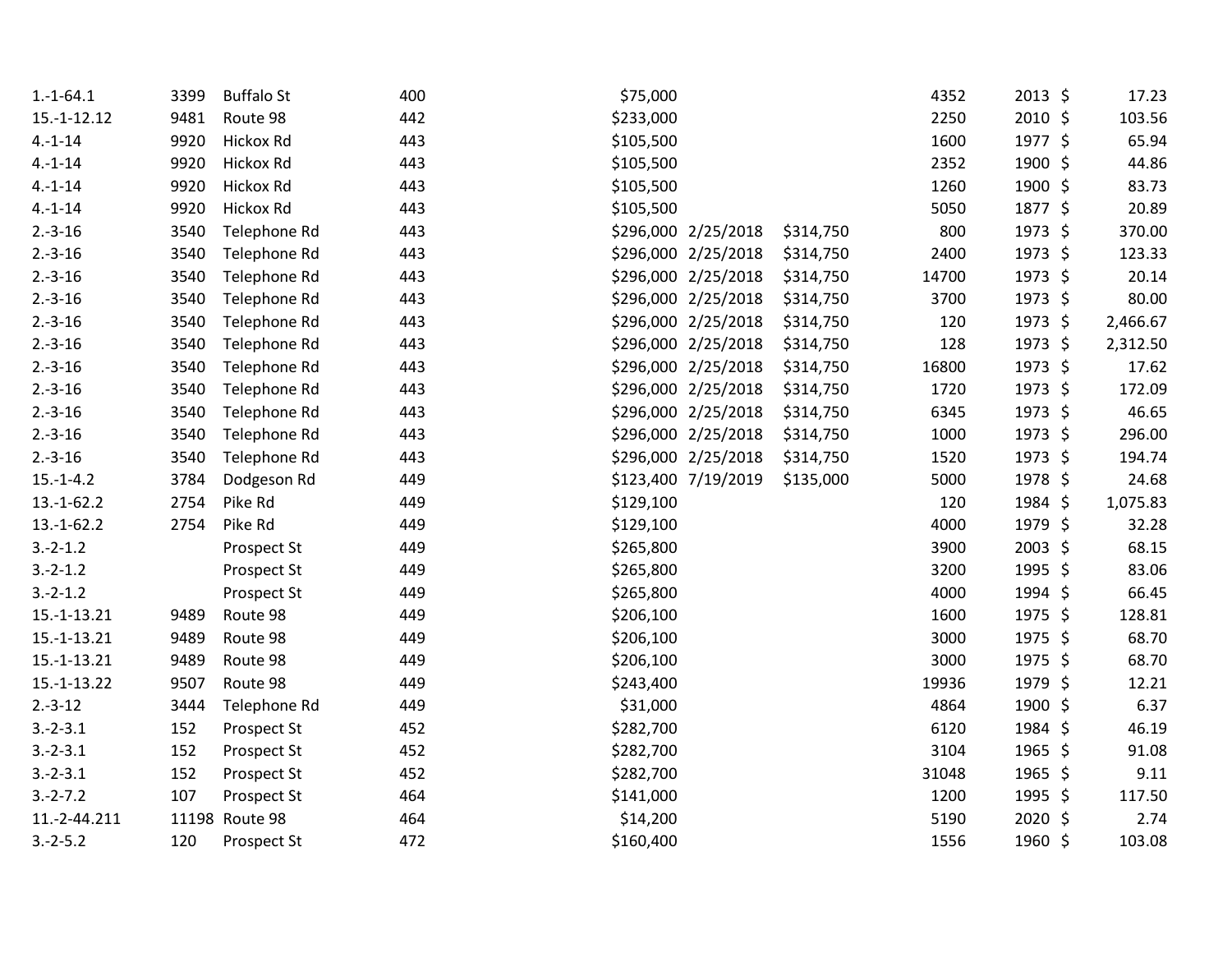| $1.-1-64.1$  | 3399 | <b>Buffalo St</b>        | 400 | \$75,000    |                     |           | 4352  | 2013 \$ | 17.23    |
|--------------|------|--------------------------|-----|-------------|---------------------|-----------|-------|---------|----------|
| $1.-1-70$    |      | 10594 Main St            | 481 |             | \$134,000 ######### | \$130,000 | 5735  | 1970 \$ | 23.37    |
| $1.-1-69$    |      | 10592 Main St            | 482 | \$66,500    |                     |           | 1140  | 1920 \$ | 58.33    |
| $2.-1-4$     |      | 10599 Main St            | 482 | \$93,400    |                     |           | 3612  | 1950 \$ | 25.86    |
| $2.-1-4$     |      | 10599 Main St            | 482 | \$93,400    |                     |           | 1440  | 1950 \$ | 64.86    |
| $1.-1-11$    |      | 10506 Main St            | 484 | \$252,000   |                     |           | 1800  | 2000 \$ | 140.00   |
| $2.-2-16$    |      | 10571 Main St            | 484 |             | \$127,000 7/24/2019 | \$150,000 | 1196  | 1998 \$ | 106.19   |
| $3.-2-5.1$   | 116  | Prospect St              | 484 | \$217,800   |                     |           | 6000  | 1993 \$ | 36.30    |
| $3.-2-.7.11$ | 121  | Prospect St              | 484 | \$316,200   |                     |           | 2112  | 1997 \$ | 149.72   |
| $3.-2-.7.11$ | 121  | Prospect St              | 484 | \$316,200   |                     |           | 4550  | 1997 \$ | 69.49    |
| $3.-2-.7.11$ | 121  | Prospect St              | 484 | \$316,200   |                     |           | 1500  | 1994 \$ | 210.80   |
| $3.-2-2$     | 153  | Prospect St              | 484 | \$681,900   |                     |           |       |         |          |
| $11.-1-41$   |      | 11155 Route 98           | 484 | \$94,600    |                     |           | 2020  | 1900 \$ | 46.83    |
| 3.-2-37.112  |      | 11281 Route 98           | 484 | \$635,000   |                     |           | 9100  | 2006 \$ | 69.78    |
| $10.-1-2.1$  |      | 10933 Darien Townline Rd | 582 | \$556,100   |                     |           | 6000  | 1979 \$ | 92.68    |
| $10.-1-2.1$  |      | 10933 Darien Townline Rd | 582 | \$556,100   |                     |           | 288   | 1974 \$ | 1,930.90 |
| $10.-1-2.1$  |      | 10933 Darien Townline Rd | 582 | \$556,100   |                     |           | 192   | 1974 \$ | 2,896.35 |
| $10.-1-2.1$  |      | 10933 Darien Townline Rd | 582 | \$556,100   |                     |           | 500   | 1974 \$ | 1,112.20 |
| $10.-1-2.1$  |      | 10933 Darien Townline Rd | 582 | \$556,100   |                     |           | 384   | 1973 \$ | 1,448.18 |
| $10.-1-2.1$  |      | 10933 Darien Townline Rd | 582 | \$556,100   |                     |           | 650   | 1973 \$ | 855.54   |
| $10.-1-2.1$  |      | 10933 Darien Townline Rd | 582 | \$556,100   |                     |           | 702   | 1973 \$ | 792.17   |
| $10.-1-2.1$  |      | 10933 Darien Townline Rd | 582 | \$556,100   |                     |           | 515   | 1972 \$ | 1,079.81 |
| $10.-1-2.1$  |      | 10933 Darien Townline Rd | 582 | \$556,100   |                     |           | 560   | 1972 \$ | 993.04   |
| $10.-1-2.1$  |      | 10933 Darien Townline Rd | 582 | \$556,100   |                     |           | 800   | 1970 \$ | 695.13   |
| $10.-1-2.1$  |      | 10933 Darien Townline Rd | 582 | \$556,100   |                     |           | 2496  | 1970 \$ | 222.80   |
| $10.-1-2.1$  |      | 10933 Darien Townline Rd | 582 | \$556,100   |                     |           | 34800 | 1970 \$ | 15.98    |
| $1.-1-42$    |      | Church St                | 591 | \$5,000     |                     |           |       |         |          |
| $2.-1-37$    |      | <b>Buffalo St</b>        | 612 | \$8,689,000 |                     |           | 6400  | 1975 \$ | 1,357.66 |
| $2.-1-37$    |      | <b>Buffalo St</b>        | 612 | \$8,689,000 |                     |           | 32776 | 1969 \$ | 265.10   |
| $2.-1-37$    |      | <b>Buffalo St</b>        | 612 | \$8,689,000 |                     |           | 7920  | 1950 \$ | 1,097.10 |
| $2.-1-37$    |      | <b>Buffalo St</b>        | 612 | \$8,689,000 |                     |           | 61450 | 1937 \$ | 141.40   |
| $1.-1-16./1$ |      | 10540 Main St            | 620 | \$291,400   |                     |           | 2904  | 1978 \$ | 100.34   |
| $1.-1-16./1$ |      | 10540 Main St            | 620 | \$291,400   |                     |           | 4468  | 1978 \$ | 65.22    |
| $2.-3-3$     |      | Telephone Rd             | 651 | \$136,000   |                     |           | 5040  | 1940 \$ | 26.98    |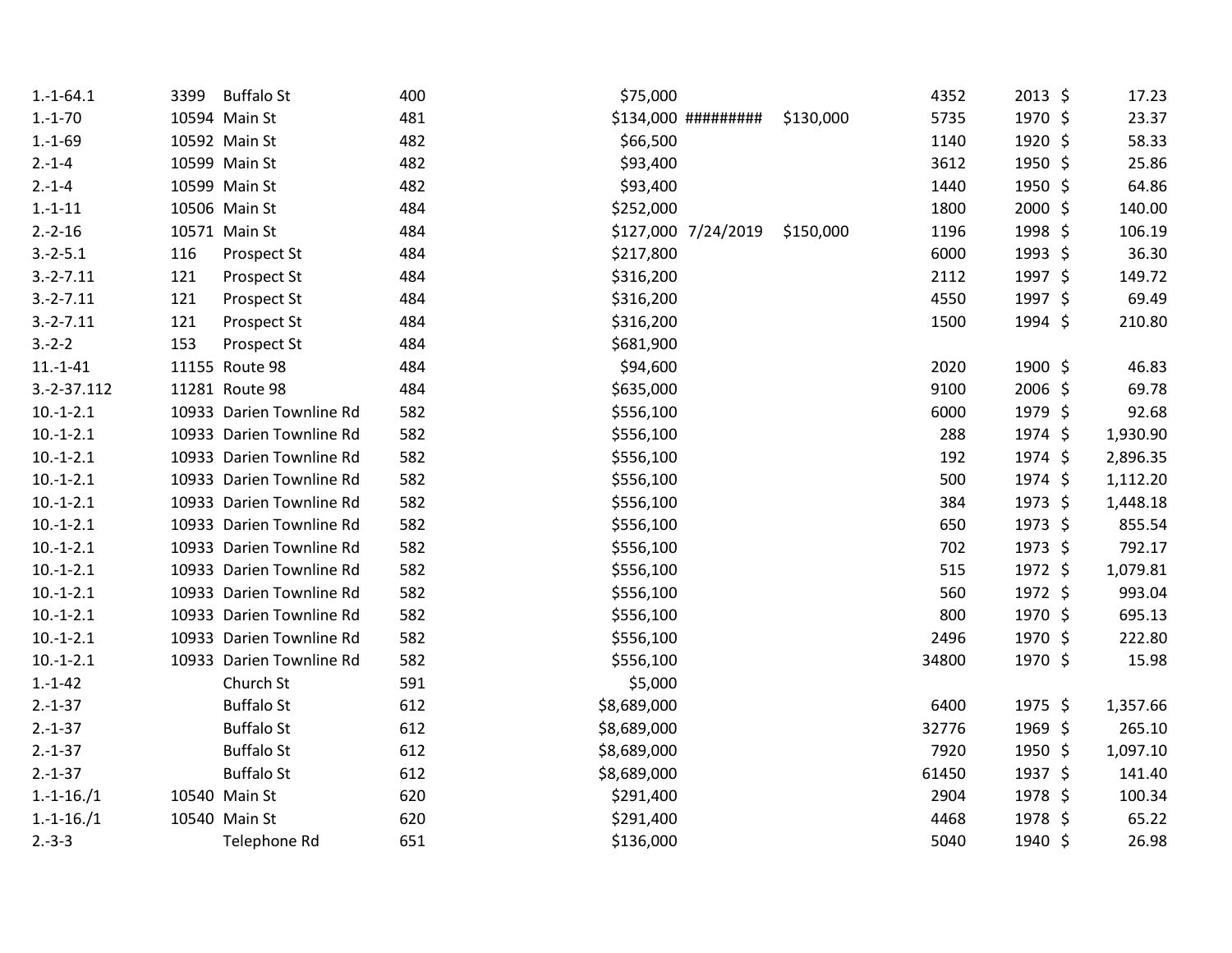| $1.-1-64.1$   | 3399 | <b>Buffalo St</b> | 400 | \$75,000  |                    |           | 4352 | 2013 \$ | 17.23    |
|---------------|------|-------------------|-----|-----------|--------------------|-----------|------|---------|----------|
| $2.-3-5.1$    | 3437 | Telephone Rd      | 651 | \$75,000  |                    |           | 4000 | 1975 \$ | 18.75    |
| $1.-1-50$     |      | <b>Buffalo St</b> | 652 | \$365,000 |                    |           | 3000 | 1985 \$ | 121.67   |
| $2.-2-2$      |      | Route 98          | 662 | \$235,000 |                    |           | 5360 | 1965 \$ | 43.84    |
| $2.-2-3$      |      | Route 98          | 662 | \$14,100  |                    |           | 704  | 1930 \$ | 20.03    |
| $4.-1-39$     |      | Gillate Rd        | 681 | \$48,300  |                    |           |      |         |          |
| $4 - 1 - 41$  |      | Gillate Rd        | 681 | \$232,700 |                    |           |      |         |          |
| $4.-1-43$     |      | 10294 Gillate Rd  | 681 | \$129,600 |                    |           |      |         |          |
| $3.-1-23$     |      | Broadway Rd       | 682 | \$78,000  |                    |           | 2501 | 1960 \$ | 31.19    |
| $7.-1-20.1$   |      | Broadway Rd       | 682 | \$17,600  |                    |           |      |         |          |
| $9.-1-18$     |      | Molasses Hill Rd  | 682 | \$51,500  |                    |           | 1092 | 1925 \$ | 47.16    |
| $8.-1-15$     |      | Route 98          | 682 | \$212,800 |                    |           |      |         |          |
| $8.-1-43$     |      |                   | 695 | \$11,700  |                    |           |      |         |          |
| $15.-1-6$     |      | Dodgeson Rd       | 695 | \$23,800  |                    |           |      |         |          |
| $15.-1-4.12$  |      | Dodgeson Rd       | 695 | \$15,500  |                    |           |      |         |          |
| $2.-3-18$     |      | Telephone Rd      | 695 | \$33,600  |                    |           |      |         |          |
| $12.-1-1$     |      | Dry Bridge Rd     | 710 | \$92,000  |                    |           | 64   | 1965 \$ | 1,437.50 |
| $12.-1-1$     |      | Dry Bridge Rd     | 710 | \$92,000  |                    |           | 1120 | 1965 \$ | 82.14    |
| $12.-1-1$     |      | Dry Bridge Rd     | 710 | \$92,000  |                    |           | 2400 | 1965 \$ | 38.33    |
| $12.-1-1$     |      | Dry Bridge Rd     | 710 | \$92,000  |                    |           | 160  | 1965 \$ | 575.00   |
| $12.-1-1$     |      | Dry Bridge Rd     | 710 | \$92,000  |                    |           | 418  | 1965 \$ | 220.10   |
| $12.-1-1$     |      | Dry Bridge Rd     | 710 | \$92,000  |                    |           | 460  | 1965 \$ | 200.00   |
| $9. - 1 - 41$ |      | Broadway Rd       | 720 | \$74,900  | 3/8/2019           | \$451,800 | 1024 | 1960 \$ | 73.14    |
| $9.-1-47.2$   |      | Broadway Rd       | 720 | \$51,500  |                    |           |      |         |          |
| $6.-1-38.2$   |      | Brookville Rd     | 720 |           | \$27,000 10/1/2021 | \$15,000  |      |         |          |
| $6.-1-60$     |      | Hunn Rd           | 720 | \$18,000  |                    |           | 330  | 1960 \$ | 54.55    |
| $12.-1-3$     |      | Off Dry Bridge Rd | 720 | \$24,100  | 3/8/2019           | \$451,800 |      |         |          |
| $9.-1-42$     |      | Off Rt 20         | 720 | \$31,100  |                    |           |      |         |          |
| $9.-1-43$     |      | Off Rt 20         | 720 | \$30,600  |                    |           |      |         |          |
| $11.-1-19$    |      | Spring Rd         | 720 | \$18,700  |                    |           |      |         |          |
| $10.-1-12./1$ |      |                   | 733 | \$668     |                    |           |      |         |          |
| $10.-1-12./2$ |      |                   | 733 | \$901     |                    |           |      |         |          |
| $10.-1-14./1$ |      |                   | 733 | \$982     |                    |           |      |         |          |
| $10.-1-14./2$ |      |                   | 733 | \$1,562   |                    |           |      |         |          |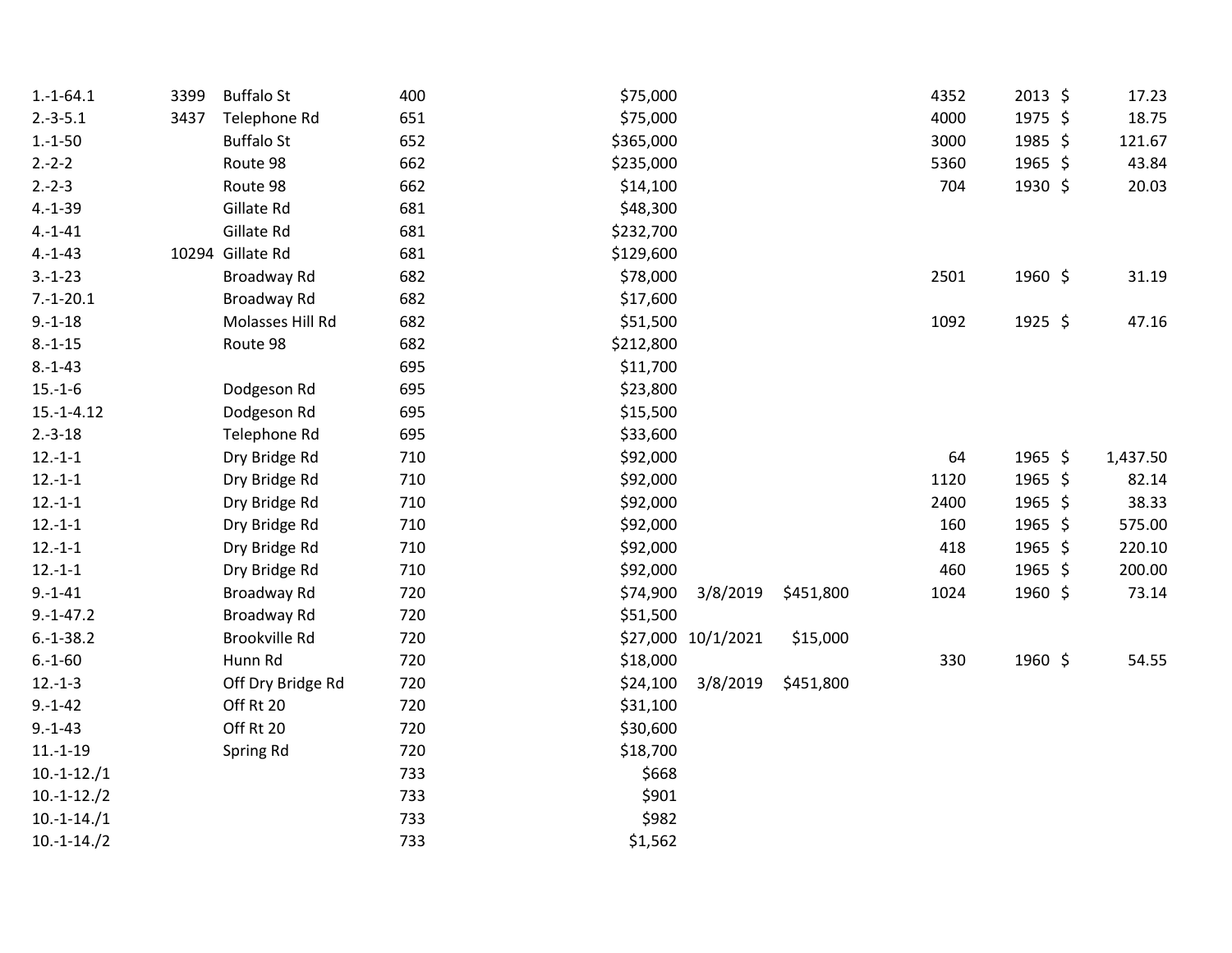| $1.-1-64.1$     | 3399 | <b>Buffalo St</b>  | 400 | \$75,000 | 4352 | $2013$ \$ | 17.23 |
|-----------------|------|--------------------|-----|----------|------|-----------|-------|
| $10.-1-14./3$   |      |                    | 733 | \$3,167  |      |           |       |
| $10.-1-14./4$   |      |                    | 733 | \$702    |      |           |       |
| $10.-1-4.121/1$ |      | Bowen Rd           | 733 | \$6,707  |      |           |       |
| $7.-1-8./1$     |      | Broadway Rd        | 733 | \$379    |      |           |       |
| $7.-1-3.1/1$    |      | Broadway Rd        | 733 | \$576    |      |           |       |
| $7.-1-6.1/1$    |      | Broadway Rd        | 733 | \$886    |      |           |       |
| $7.-1-6.1/2$    |      | Broadway Rd        | 733 | \$2,138  |      |           |       |
| $7.-1-31.1/1$   |      | Broadway Rd        | 733 | \$1,673  |      |           |       |
| $7.-1-31.1/2$   |      | Broadway Rd        | 733 | \$3,503  |      |           |       |
| $7.-1-33.1/1$   |      | Broadway Rd        | 733 | \$856    |      |           |       |
| $7.-1-34.2/1$   |      | Darien Townline Rd | 733 | \$1,980  |      |           |       |
| $13.-1-32./1$   |      | Dodgeson Rd        | 733 | \$1,776  |      |           |       |
| $13.-1-41./1$   |      | Dodgeson Rd        | 733 | \$1,554  |      |           |       |
| $14.-1-47./1$   |      | Dodgeson Rd        | 733 | \$1,590  |      |           |       |
| $13.-1-37.1/1$  |      | Dodgeson Rd        | 733 | \$1,710  |      |           |       |
| $13.-1-52.1/1$  |      | Dodgeson Rd        | 733 | \$1,166  |      |           |       |
| $4.-1-39./1$    |      | Gillate Rd         | 733 | \$1,537  |      |           |       |
| $13.-1-5./1$    |      | Halstead Rd        | 733 | \$2,425  |      |           |       |
| $13.-1-56./1$   |      | Halstead Rd        | 733 | \$1,081  |      |           |       |
| $13.-1-61.1/1$  |      | Halstead Rd        | 733 | \$4,374  |      |           |       |
| $13.-1-9./1$    |      | Pike Rd            | 733 | \$1,489  |      |           |       |
| $13.-1-12./1$   |      | Pike Rd            | 733 | \$509    |      |           |       |
| $13.-1-17./1$   |      | Pike Rd            | 733 | \$719    |      |           |       |
| $14.-1-3.1/1$   |      | Pike Rd            | 733 | \$924    |      |           |       |
| $13.-1-16.1/1$  |      | Pike Rd            | 733 | \$1,432  |      |           |       |
| $8.-1-11./1$    |      | Route 98           | 733 | \$529    |      |           |       |
| $5.-1-18.1/1$   |      | Route 98           | 733 | \$1,511  |      |           |       |
| $4.-1-42./1$    |      | Seward Rd          | 733 | \$424    |      |           |       |
| $4.-1-58./1$    |      | Seward Rd          | 733 | \$1,708  |      |           |       |
| $4.-1-32.1/1$   |      | Seward Rd          | 733 | \$268    |      |           |       |
| $7.-1-11.11/1$  |      | Seward Rd          | 733 | \$1,134  |      |           |       |
| $7.-1-11.11/2$  |      | Seward Rd          | 733 | \$758    |      |           |       |
| $5.-1-3./1$     |      | Sprague Rd         | 733 | \$2,213  |      |           |       |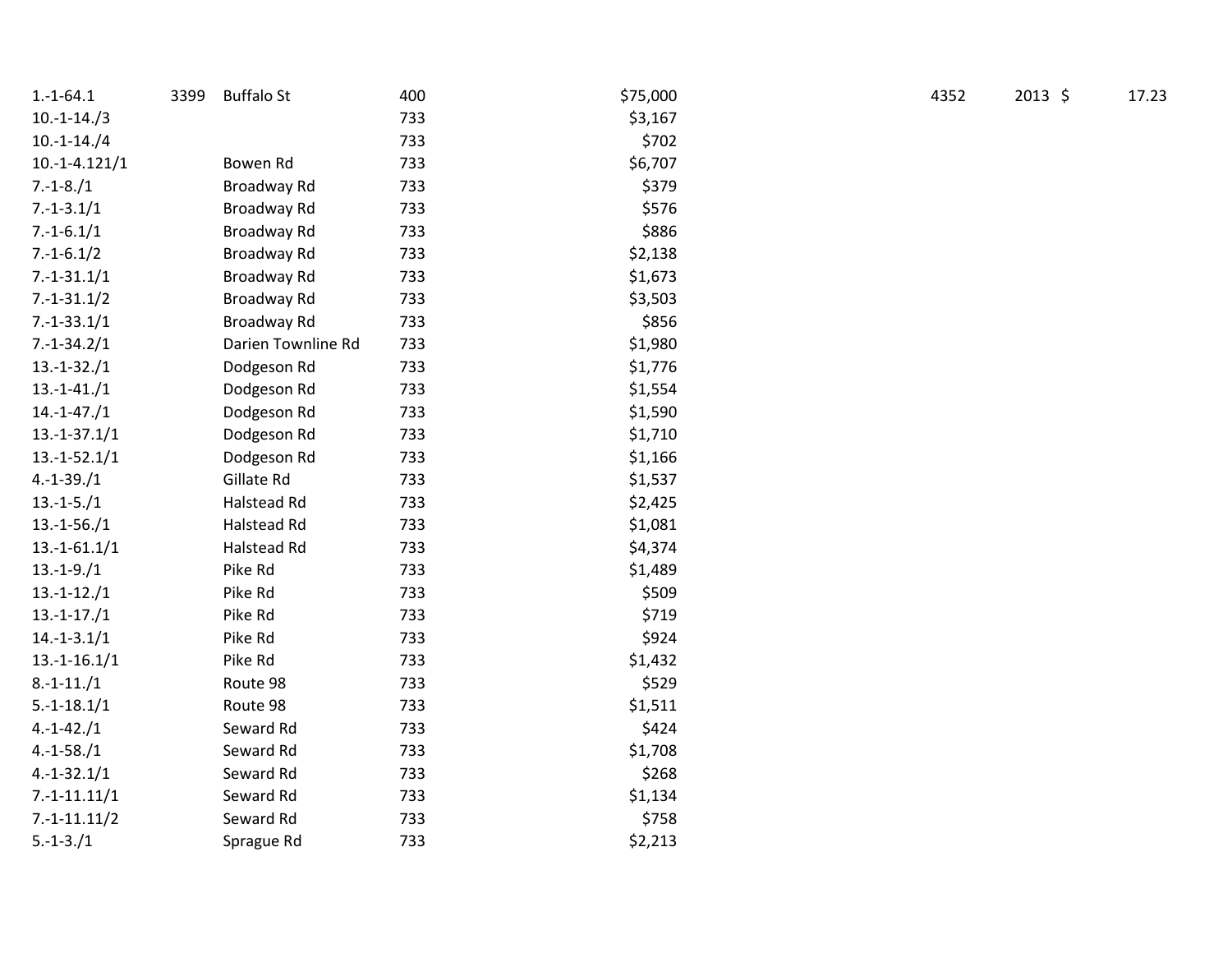| $1.-1-64.1$<br>3399 | <b>Buffalo St</b>    | 400 | \$75,000    | 4352 | $2013$ \$ | 17.23 |
|---------------------|----------------------|-----|-------------|------|-----------|-------|
| $4.-1-49./1$        | Stannard Rd          | 733 | \$471       |      |           |       |
| $4.-1-35.12/1$      | Stannard Rd          | 733 | \$1,673     |      |           |       |
| $4.-1-60.111/1$     | Stannard Rd          | 733 | \$1,530     |      |           |       |
| $4.-1-50./1$        | Walker Rd            | 733 | \$629       |      |           |       |
| $4.-1-53./1$        | Walker Rd            | 733 | \$961       |      |           |       |
| 622.089-9999-822.   | <b>Outside Plant</b> | 743 | \$735,498   |      |           |       |
| 622.089-9999-844.   | <b>Outside Plant</b> | 743 | \$708,698   |      |           |       |
| 622.089-9999-805.   | <b>Outside Plant</b> | 744 | \$140,622   |      |           |       |
| $7.-1-20.2$         | Broadway Rd          | 820 | \$2,000     |      |           |       |
| 800.-84-8           |                      | 822 | \$50,000    |      |           |       |
| $1.-1-39$           | Broadway Rd          | 822 | \$153,300   |      |           |       |
| $1.-1-71.2$         | Broadway Rd          | 822 | \$2,700     |      |           |       |
| $4.-1-37./1$        | Stannard Rd          | 831 | \$47,500    |      |           |       |
| 622.001-0000-618.   | <b>Outside Plant</b> | 836 | \$3,281     |      |           |       |
| 622.001-0000-631.   | <b>Outside Plant</b> | 836 | \$3,596     |      |           |       |
| 622.003-0000-631.   | <b>Outside Plant</b> | 836 | \$9         |      |           |       |
| 622.003-0000-631.   | <b>Outside Plant</b> | 836 | \$4,986     |      |           |       |
| 622.089-0000-618.   | <b>Outside Plant</b> | 836 | \$6,668     |      |           |       |
| 622.089-0000-618.   | <b>Outside Plant</b> | 836 | \$194       |      |           |       |
| 622.089-0000-618.   | <b>Outside Plant</b> | 836 | \$271       |      |           |       |
| 622.089-0000-631.   | <b>Outside Plant</b> | 836 | \$86,975    |      |           |       |
| 622.089-0000-631.   | <b>Outside Plant</b> | 836 | \$2,531     |      |           |       |
| 622.089-0000-631.   | <b>Outside Plant</b> | 836 | \$3,536     |      |           |       |
| 622.089-0000-637.   | <b>Outside Plant</b> | 836 | \$3,171     |      |           |       |
| 622.089-0000-637.   | <b>Outside Plant</b> | 836 | \$92        |      |           |       |
| 622.089-0000-637.   | <b>Outside Plant</b> | 836 | \$129       |      |           |       |
| $10.-1-12./A$       | Bowen Rd             | 837 | \$49,000    |      |           |       |
| $4.-1-35.12/2$      | Stannard Rd          | 837 | \$47,846    |      |           |       |
| $11.-1-72$          |                      | 842 | \$1,538,300 |      |           |       |
| $700.-1-1$          |                      | 842 | \$31,941    |      |           |       |
| $2.-2-1.1$          |                      | 851 | \$24,800    |      |           |       |
| $4.-1-60.12$        |                      | 852 | \$38,000    |      |           |       |
| $3.-2-9$            | Prospect St          | 853 | \$3,111,000 |      |           |       |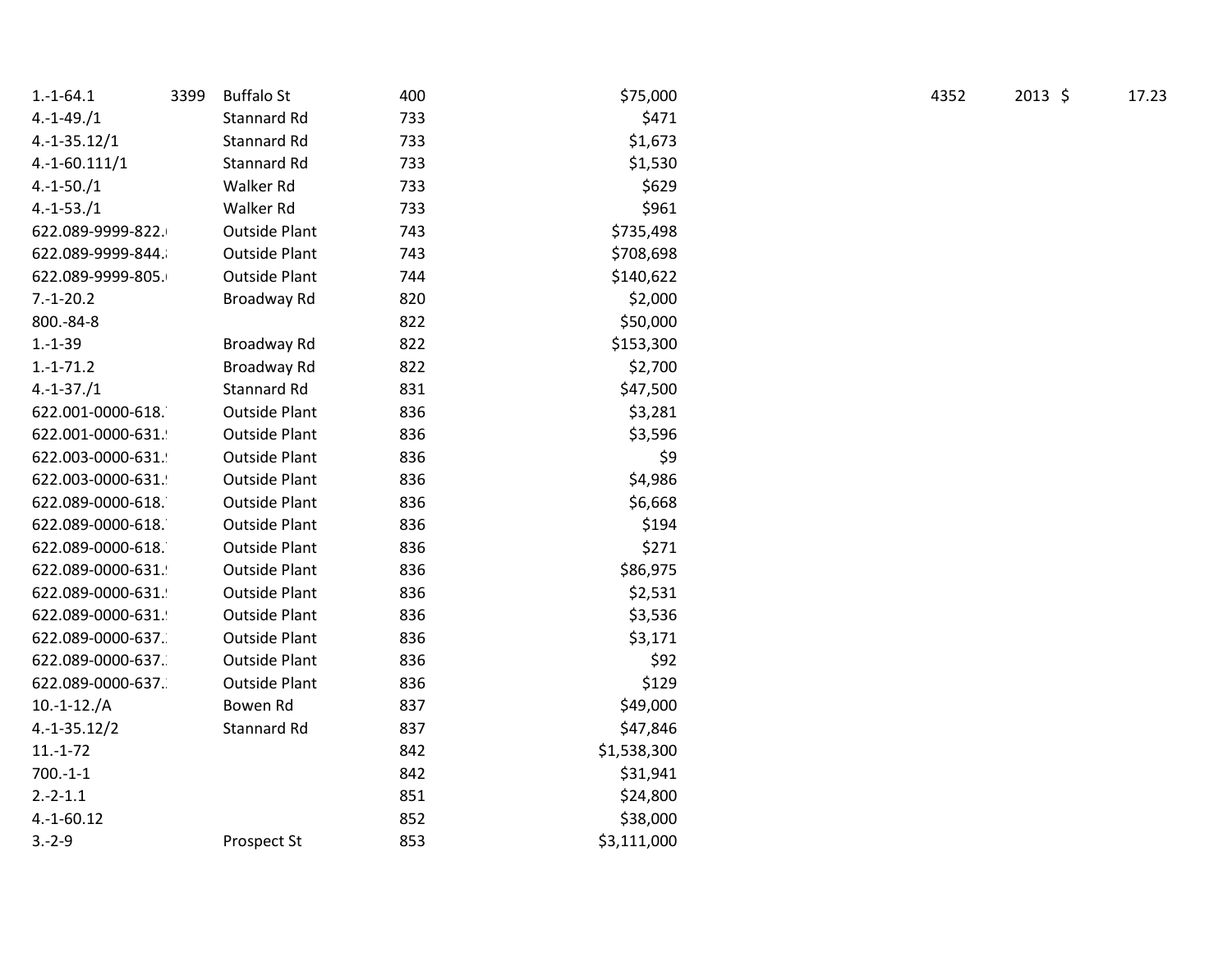| $1.-1-64.1$       | 3399 | <b>Buffalo St</b>            | 400 | \$75,000    | 4352 | $2013$ \$ | 17.23 |
|-------------------|------|------------------------------|-----|-------------|------|-----------|-------|
| $500.-16-1$       |      |                              | 861 | \$96,083    |      |           |       |
| $500.-16-3$       |      |                              | 861 | \$202,045   |      |           |       |
| $500.-18-1$       |      |                              | 861 | \$73,871    |      |           |       |
| $500.-18-3$       |      |                              | 861 | \$77,736    |      |           |       |
| $400.-5-2./1$     |      |                              | 861 | \$1,989,584 |      |           |       |
| $400.-5-2./2$     |      |                              | 861 | \$85,060    |      |           |       |
| $400.-5-4./1$     |      |                              | 861 | \$261,625   |      |           |       |
| $400.-5-4./2$     |      |                              | 861 | \$16,109    |      |           |       |
| $500.-16-2$       |      |                              | 866 | \$26,137    |      |           |       |
| $500.-16-4$       |      |                              | 866 | \$4,359     |      |           |       |
| $500.-18-2$       |      |                              | 866 | \$19,508    |      |           |       |
| 500.-82-2         |      |                              | 866 | \$8,918     |      |           |       |
| 500.-82-5         |      |                              | 866 | \$52,045    |      |           |       |
| 500.-99-1         |      |                              | 866 | \$224       |      |           |       |
| $400.-5-1./1$     |      |                              | 866 | \$93,799    |      |           |       |
| $400.-5-1./2$     |      |                              | 866 | \$18,670    |      |           |       |
| $500.-16-5$       |      |                              | 869 | \$7,765     |      |           |       |
| $500.-18-4$       |      |                              | 869 | \$10,646    |      |           |       |
| $400.-5-7./1$     |      |                              | 869 | \$30,955    |      |           |       |
| $400.-5-7./2$     |      |                              | 869 | \$175,412   |      |           |       |
| 622.1-9999-123.70 |      | <b>Outside Plant</b>         | 873 | \$148,971   |      |           |       |
| 622.89-9999-132.3 |      | <b>Electric Transmission</b> | 882 | \$420,864   |      |           |       |
| 622.89-9999-132.3 |      | <b>Electric Transmission</b> | 882 | \$994,549   |      |           |       |
| 622.89-9999-132.3 |      | <b>Electric Transmission</b> | 882 | \$46,537    |      |           |       |
| 622.89-9999-132.3 |      | <b>Electric Transmission</b> | 882 | \$49,209    |      |           |       |
| 622.89-9999-132.3 |      | <b>Electric Transmission</b> | 882 | \$2,303     |      |           |       |
| 622.001-9999-132. |      | <b>Electric Transmission</b> | 882 | \$29,415    |      |           |       |
| 622.1-9999-132.35 |      | <b>Outside Plant</b>         | 884 | \$125,633   |      |           |       |
| 622.003-9999-132. |      | <b>Outside Plant</b>         | 884 | \$93,474    |      |           |       |
| 622.089-9999-132. |      | <b>Outside Plant</b>         | 884 | \$1,741,762 |      |           |       |
| 622.089-9999-132. |      | <b>Outside Plant</b>         | 884 | \$81,531    |      |           |       |
| 622.089-9999-132. |      | <b>Outside Plant</b>         | 884 | \$50,980    |      |           |       |
| 622.89-9999-123.7 |      | <b>Outside Plant</b>         | 885 | \$535,231   |      |           |       |